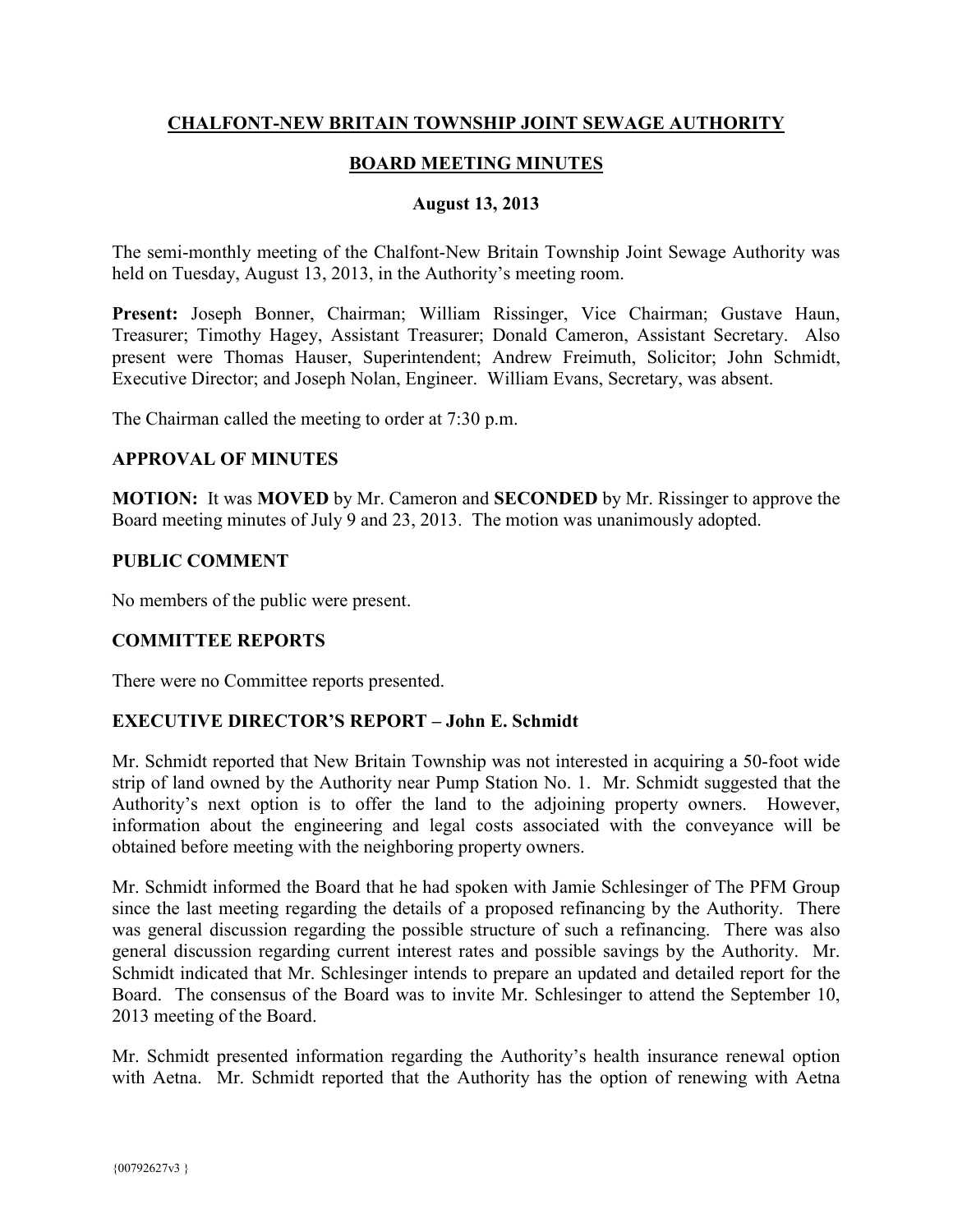through December, 2014, which would result in a 12% decrease in the Authority's current rate. Mr. Schmidt recommended that the Board accept the renewal through December, 2014.

The Board discussed color samples for the new roof on the Authority buildings. The consensus of the Board was to select the Surrey Beige color for the roof material.

Mr. Schmidt discussed with the Board the possible location for a new sign at the entrance to the Plant. The consensus of the Board was to place the sign along the driveway as opposed to adjacent to Upper State Road.

Mr. Schmidt informed the Board that he has contacted the Borough of Chalfont regarding a possible meeting to discuss the Authority's projects. Mr. Schmidt indicated that a meeting may be scheduled in October.

Mr. Schmidt distributed a map depicting the extent of the Forest Park Transmission Main Extension Project, which is a joint project between the Forest Park Water Treatment Plant, North Wales Water Authority, North Penn Water Authority and the Bucks County Water and Sewer Authority to install over 20 miles of new water main to enhance the regional water distribution network in both Montgomery and Bucks Counties.

## **ENGINEER'S REPORT – Joseph Nolan, P. E.**

Mr. Nolan reported that construction is progressing on the Phase II Upgrade Project, and he is awaiting delivery of the motor control panels. He further reported that the contractors are making good progress. There was general discussion regarding the work of the electrical contractor. Shop drawings for the new roof on the digester building have been submitted.

Mr. Nolan presented Requisition No. 128 for Capital Expenditures with no costs.

Mr. Nolan next presented Requisition No. 171 for Capital Improvements in the amount of \$311,465.70, the majority of which is for the payment of contractors, construction management services and legal work for the Phase II Upgrade and Expansion Project. Mr. Nolan recommended approval.

**MOTION:** It was **MOVED** by Mr. Haun and **SECONDED** by Mr. Cameron to approve Requisition No. 171 for Capital Improvements in the amount of \$311,465.70. The Motion was unanimously adopted.

## **SOLICITOR'S REPORT – Andrew R. Freimuth, Esquire**

Mr. Freimuth had nothing to report.

### **TREASURER'S REPORT – Gustave Haun, Treasurer**

Mr. Haun presented the General Operating Expenses for the month amounting to \$233,918.65 with the total Operating Expenses for the month equaling the same amount. With the previouslyapproved Capital Improvements along with the interest payments amounting to \$22,042.82, the